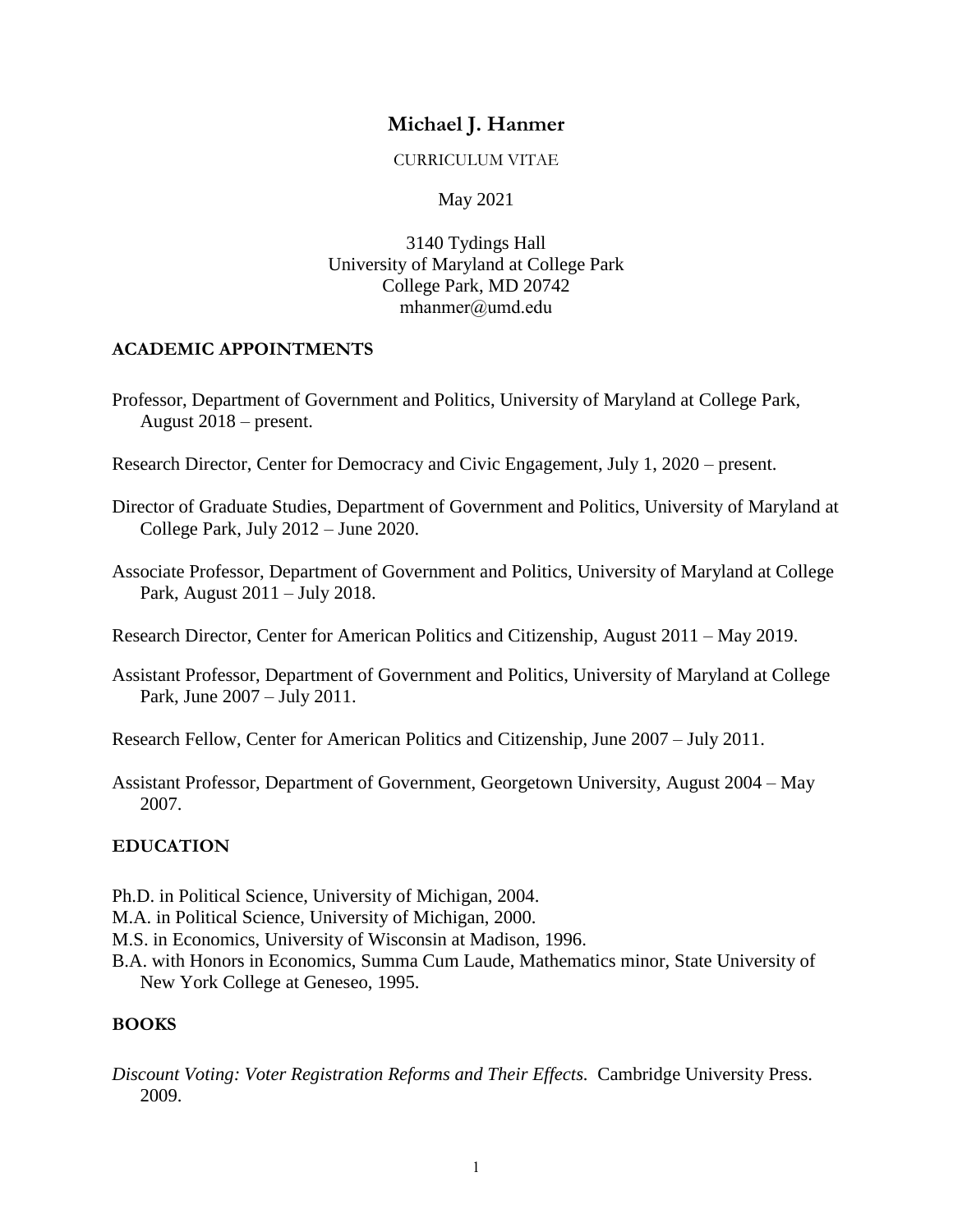*Voting Technology: The Not-So-Simple Act of Casting a Ballot*. (Paul S. Herrnson, Richard G. Niemi, Michael J. Hanmer, Benjamin B. Bederson, Frederick G. Conrad, and Michael W. Traugott). Brookings Institution Press. 2008.

#### **JOURNAL ARTICLES**

- "The Power of the State: How Postcards from the State Increased Registration and Turnout in Pennsylvania." (Lisa A. Bryant, Michael J. Hanmer, Alauna C. Safarpour, and Jared McDonald). *Political Behavior, Forthcoming*.
- "Information about Coronavirus Exposure Effects Attitudes Towards Voting Methods." (Alauna C. Safarpour and Michael J. Hanmer). *Journal of Experimental Political Science, Forthcoming*.
- "At What Cost? Reexamining Audience Costs in Realistic Settings." (Sarah E. Croco, Michael J. Hanmer, and Jared McDonald). *Journal of Politics*, 83:8-22, 2021*.*
- "College Student Registration and Voting in the Time of COVID-19." (Michael J. Hanmer, Richard G. Niemi, and Thomas H. Jackson). *Election Law Journal*, 19:363-373, 2020.
- "Mobilization Around New Convenience Voting Methods: A Field Experiment to Encourage Voting by Mail with a Downloadable Ballot, and Early Voting" (Paul S. Herrnson, Michael J. Hanmer, and Ho Youn Koh). *Political Behavior*, 47:879-895, 2019*.*
- "Using Self-Prophecy to Combat Vote Overreporting on Public Opinion Surveys." (Jared A. McDonald, Zachary A. Scott, and Michael J. Hanmer). *Electoral Studies*, 50:137-141, 2017.
- "Understanding the Adoption of Voter Identification Laws in the American States." (Daniel R. Biggers and Michael J. Hanmer). *American Politics Research*, 45: 560-588, 2017*.*
- "Encouraging Local Compliance with Federal Civil Rights Laws: Field Experiments with the National Voter Registration Act." (Douglas R. Hess, Michael J. Hanmer, and David W. Nickerson). *Public Administration Review*, 76:165-174, 2016.
- "Message, Milieu, Technology, and Turnout Among Military and Overseas Voters." (Paul S. Herrnson, Ho Youn Koh, Michael J. Hanmer, and Claire Smith). *Electoral Studies*, 39:142- 152, 2015.
- "Who Makes Voting Convenient? Explaining the Adoption of Early and No-Excuse Absentee Voting in the American States." (Daniel R. Biggers and Michael J. Hanmer). *State Politics and Policy Quarterly*, 15:192-210, 2015.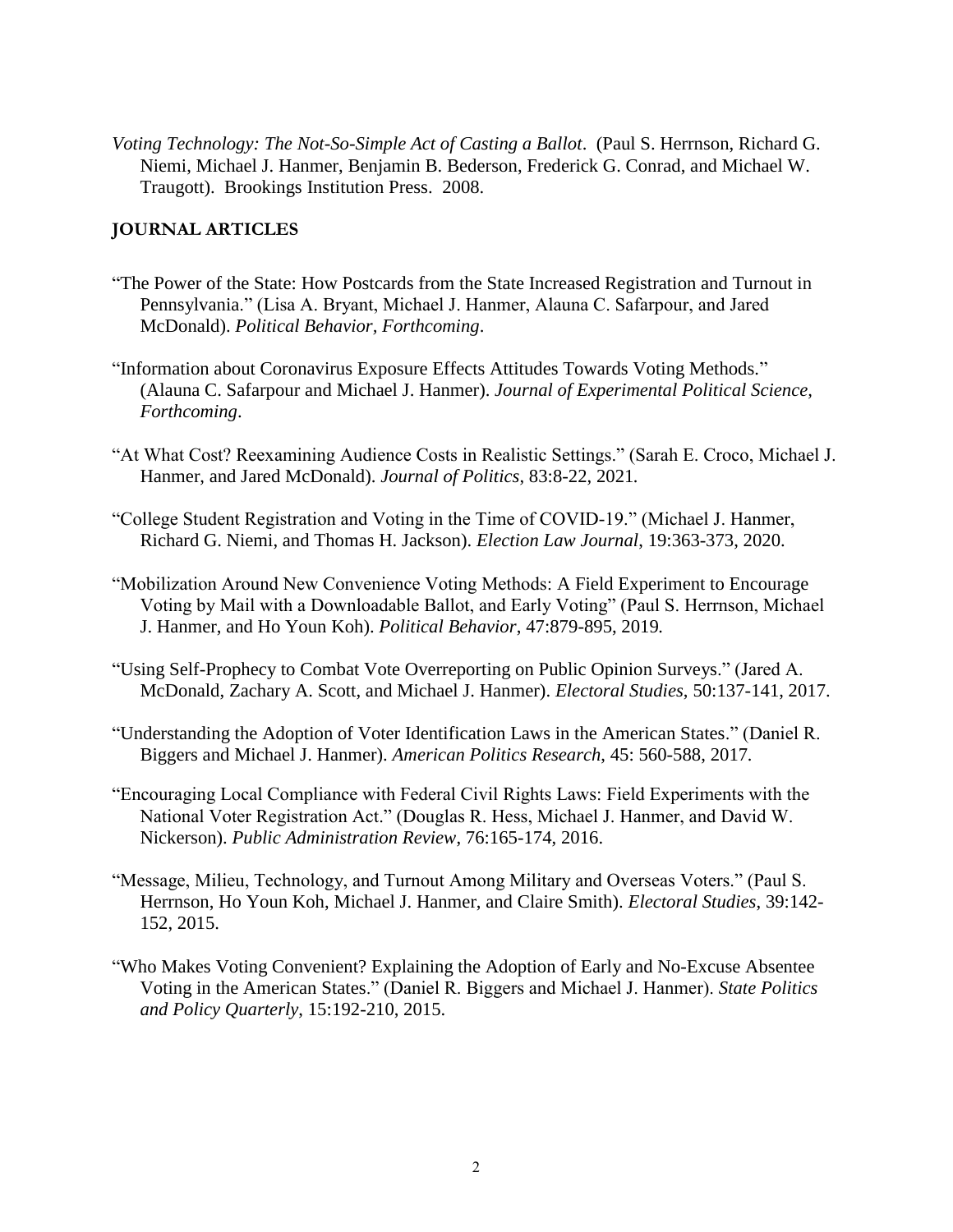- "The Impact of E-mail on the Use of New Convenience Voting Methods and Turnout by Overseas Voters: A Field Experiment to Address Their Challenges with New Technology." (Michael J. Hanmer, Paul S. Herrnson, and Claire Smith). *Election Law Journal*, 14, 97-110, 2015.
- "Ecological Inference Under Unfavorable Conditions: Straight and Split-Ticket Voting in Diverse Settings and Small Samples." (Won-ho Park, Michael J. Hanmer, and Daniel R. Biggers). *Electoral Studies*, 36:192-203, 2014*.*
- "Experiments to Reduce the Over-Reporting of Voting: A Pipeline to the Truth." (Michael J. Hanmer, Antoine J. Banks, and Ismail K. White). *Political Analysis*, 22:130-141, 2014. \*Also included in *Political Analysis* Virtual Issue: Greatest Hits
- "Behind the Curve: Clarifying the Best Approach to Calculating Predicted Probabilities and Marginal Effects from Limited Dependent Variable Models." (Michael J. Hanmer and Kerem Ozan Kalkan). *American Journal of Political Science*, 57:263-277, 2013.
- "The Impact of Ballot Type on Voter Errors." (Paul S. Herrnson, Michael J. Hanmer, and Richard G. Niemi). *American Journal of Political Science*, 56:716-730, 2012. \*Also included in *AJPS* Virtual Issue: What Has The NSF Wrought, Part II?
- "Voter Turnout Among College Students: New Data and a Rethinking of Traditional Theories." (Richard G. Niemi and Michael J. Hanmer). *Social Science Quarterly*, 91:301-323, 2010.
- "Losing Fewer Votes: The Impact of Changing Voting Systems on Residual Votes." (Michael J. Hanmer, Won-ho Park, Michael W. Traugott, Richard G. Niemi, Paul S. Herrnson, Frederick G. Conrad, and Benjamin B. Bederson). *Political Research Quarterly*, 63:129-142, 2010.
- "Where Can and Should College Students Vote?: A Legal and Empirical Perspective." (Richard G. Niemi, Michael J. Hanmer, and Thomas H. Jackson). *Election Law Journal*, 8:327-348, 2009.
- "Electronic Voting Eliminates Hanging Chads But Introduces New Usability Challenges." (Frederick G. Conrad, Benjamin B. Bederson, Brian Lewis, Emilia Peytcheva, Michael W. Traugott, Michael J. Hanmer, Paul S. Herrnson, and Richard G. Niemi). *International Journal of Human-Computer Studies*, 67:111-124, 2009.
- "Voter Reactions to Electronic Voting Systems: Results from a Usability Field Test." (Paul S. Herrnson, Richard G. Niemi, Michael J. Hanmer, Peter L. Francia, Benjamin B. Bederson, Frederick G. Conrad, and Michael W. Traugott). *American Politics Research*, 36:580-611, 2008.
- "An Alternative Approach to Estimating Who is Most Likely to Respond to Changes in Registration Laws." *Political Behavior*, 29:1-30, 2007.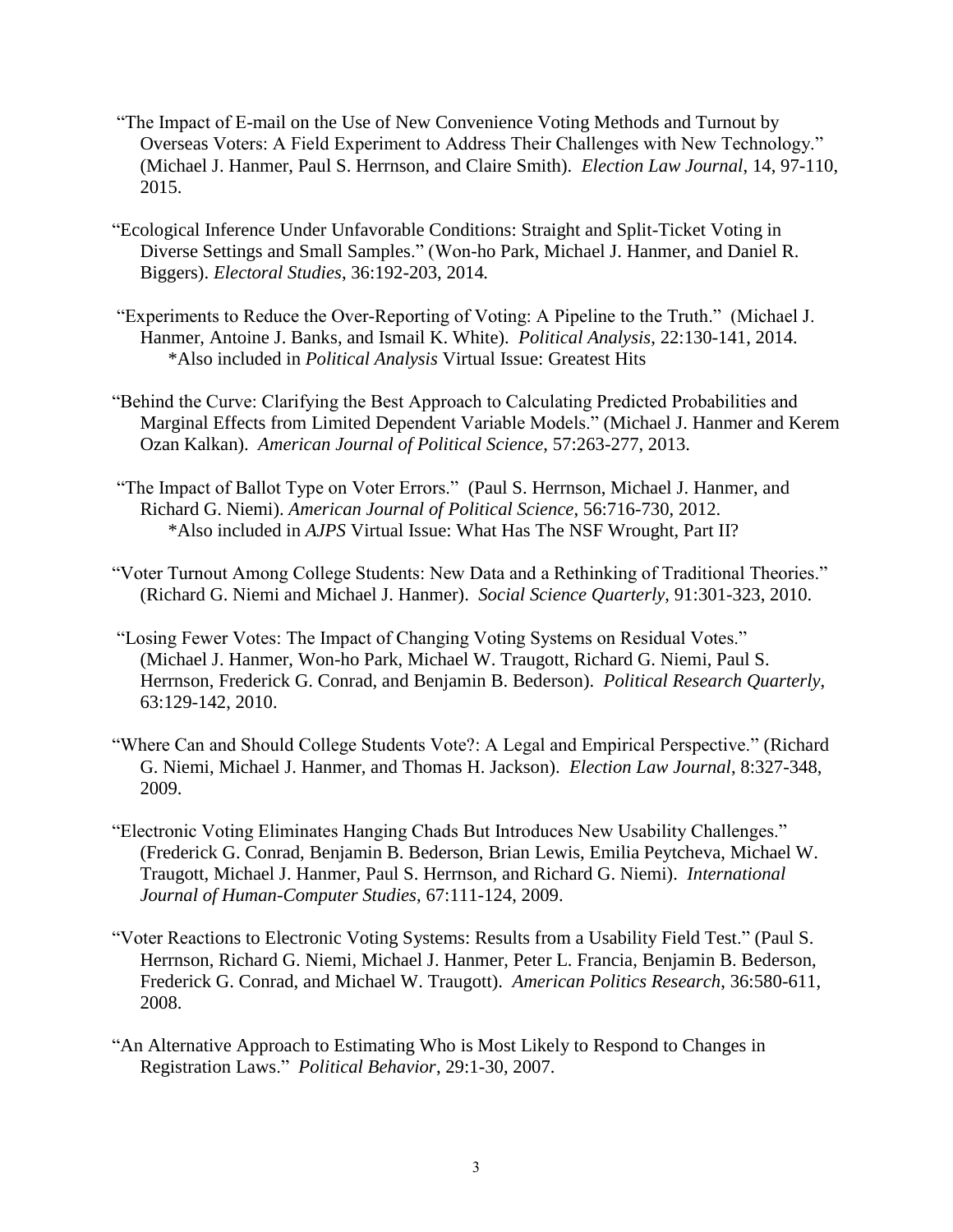- "Good Excuses: Understanding Who Votes with an Improved Turnout Question." (Brian Duff, Michael J. Hanmer, Won-ho Park, and Ismail K. White). *Public Opinion Quarterly*, 71:67-90, 2007.
- "The Impact of Vote-By-Mail on Voter Behavior." (Michael J. Hanmer and Michael W. Traugott). *American Politics Research*, 32:375-405, 2004.

### **BOOK CHAPTERS & OTHER PUBLICATIONS**

- "Provisional Ballots," (Michael J. Hanmer and Paul S. Herrnson) in Barry C. Burden and Charles Stewart III eds., *The Measure of American Elections.* New York: Cambridge University Press. 2014.
- "Turnout in the 2012 Election: A Review and Call for Long-Term Solutions." *The Forum*, 11:277-294. 2013. [Peer edited journal]
- "Election Administration." (Michael J. Hanmer and Richard G. Niemi), in Niemi, Richard G. and Joshua J. Dyck, eds., *Guide to State Politics and Policy*, Washington, DC: CQ Press. 2013.
- "The Current State of Electronic Voting in the United States." (Paul S. Herrnson, Richard G. Niemi, Michael J. Hanmer, Benjamin B. Bederson, Frederick G. Conrad, and Michael W. Traugott), in Hsinchun Chen, Lawrence Brandt, Valerie Gregg, Roland Traunmüller, Sharon Dawes, Eduard Hovy, Ann Macintosh, and Catherine A. Larson, eds., *Digital Government: E-Government Research, Case Studies, and Implementation.* New York: Springer. 2008.

#### **WORK IN PROGRESS**

- *Citizens of the World: Political Engagement and Policy Attitudes of Millennials Across the Globe*. (Stella M. Rouse, Jared McDonald, Richard Engstrom, and Michael J. Hanmer), under contract with Oxford University Press.
- "Vote Overreporting While Black: Identifying the Mechanism Behind Black Vote Overreporting." (Clinton Jenkins, Ismail K. White, Michael J. Hanmer, and Antoine J. Banks). *Revise and Resubmit (under review)*.

### **REPORTS**

- "Data Collection and the National Voter Registration Act." in *Data for Democracy: Improving Elections Through Metrics and Measurement*. The Pew Center on the States. December 2008.
- "A Study of Vote Verification Technology: Part II, Usability." (Paul S. Herrnson, Richard G. Niemi, Benjamin B. Bederson, and Michael J. Hanmer). Conducted for the Maryland State Board of Elections. January 2006.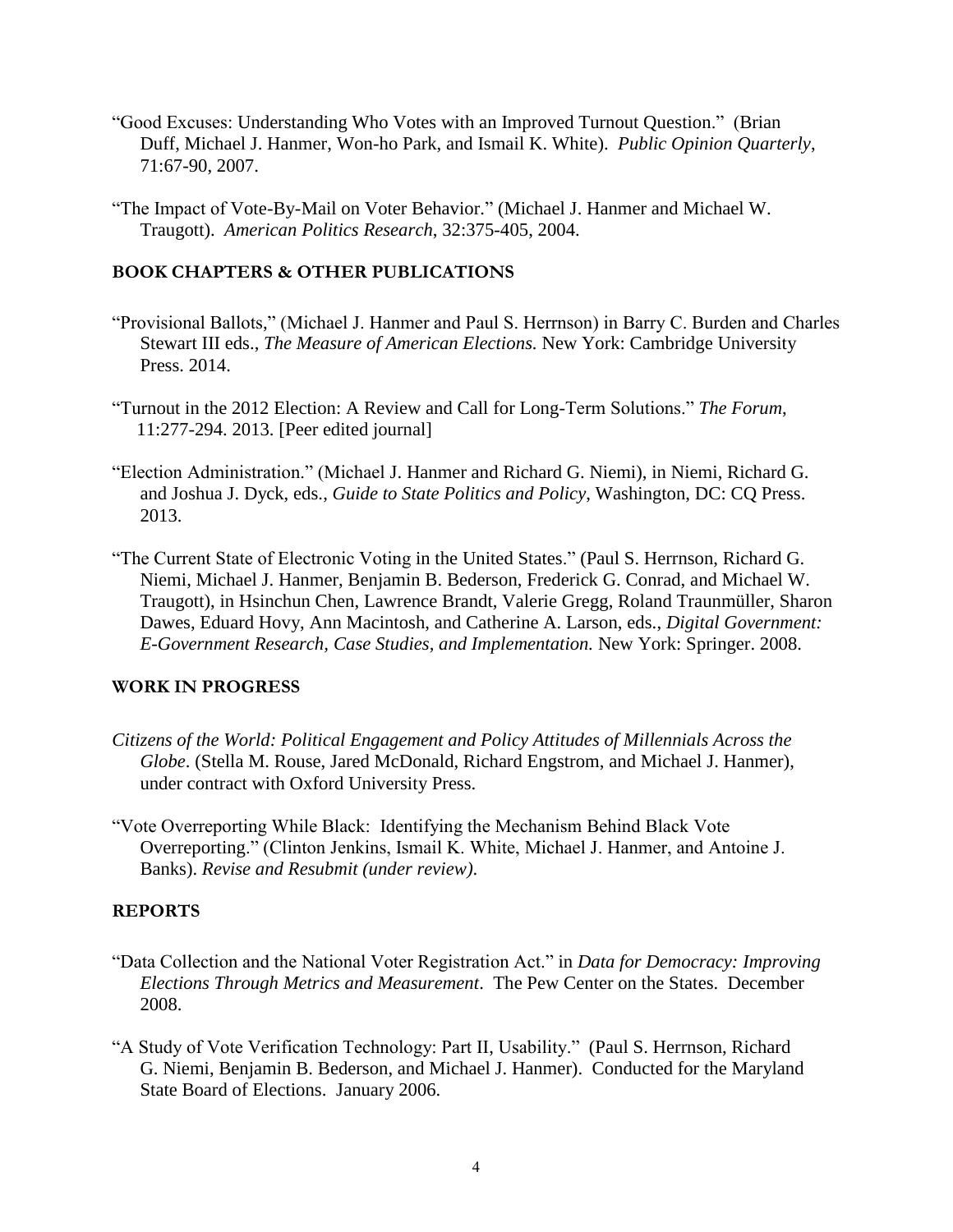- "College Students in the 2004 Election." (Richard G. Niemi and Michael J. Hanmer). Center for Information and Research on Civic Learning and Engagement (CIRCLE). November 2004.
- "How Good is This Excuse?: Correction of Over-reporting of Voter Turnout in the 2002 American National Election Study." (Brian Duff, Michael J. Hanmer, Won-ho Park, and Ismail K. White). National Election Studies (NES) Technical Report. August 2004.
- "Oregon Vote-by-Mail Project: Report to the League of Conservation Voters Education Fund." (Michael W. Traugott and Michael J. Hanmer). University of Michigan. December 2001.

#### **GRANTS AND FELLOWSHIPS**

- The Pew Charitable Trusts. "Designing, Implementing, and Evaluating Efforts to Increase Voter Registration: Continuing to Optimize the Electronic Registration and Information Center," *with Lisa A. Bryant*, 2016.
- College of Behavioral and Social Sciences Dean's Research Initiative. "Experiments on the Microfoundations of Audience Costs," *with Sarah E. Croco and Jared A. McDonald*, 2014.
- National Science Foundation Time Sharing Experiments for the Social Sciences (TESS), "Experiments to Reduce the Overreporting of Voting: A Pipeline to the Truth," *with Antoine J. Banks and Ismail K. White*, 2010.
- College of Behavioral and Social Sciences Dean's Research Initiative Support of Junior Faculty, "Toward More Accurate Measures of Voting," *with Antoine J. Banks*, 2010.
- Maryland State Board of Elections, "Absentee Ballot Project," *with Paul S. Herrnson*, 2009- 2011.
- Carnegie Corporation of New York, "Getting Out the College Student Vote: Obstacles and Opportunities," *with Richard G. Niemi and Thomas H. Jackson*, 2007.
- National Science Foundation: Small Grant for Exploratory Research (SGER), "Usability Study of Independent Voter Verification Systems," *with Paul S. Herrnson and Benjamin B. Bederson*, 2006.
- National Science Foundation: Time-sharing Experiments for the Social Sciences (TESS), Special Competition Winner for "Experiments to Understand How Americans React to New Election Procedures," *with Frederick G. Conrad and Michael W. Traugott*, 2005.

Georgetown University, Summer Academic Grant, 2005, 2006.

CIRCLE (Center for Information and Research on Civic Learning and Engagement) "Voter Turnout Among College Students," with *Richard G. Niemi*, 2004-2005.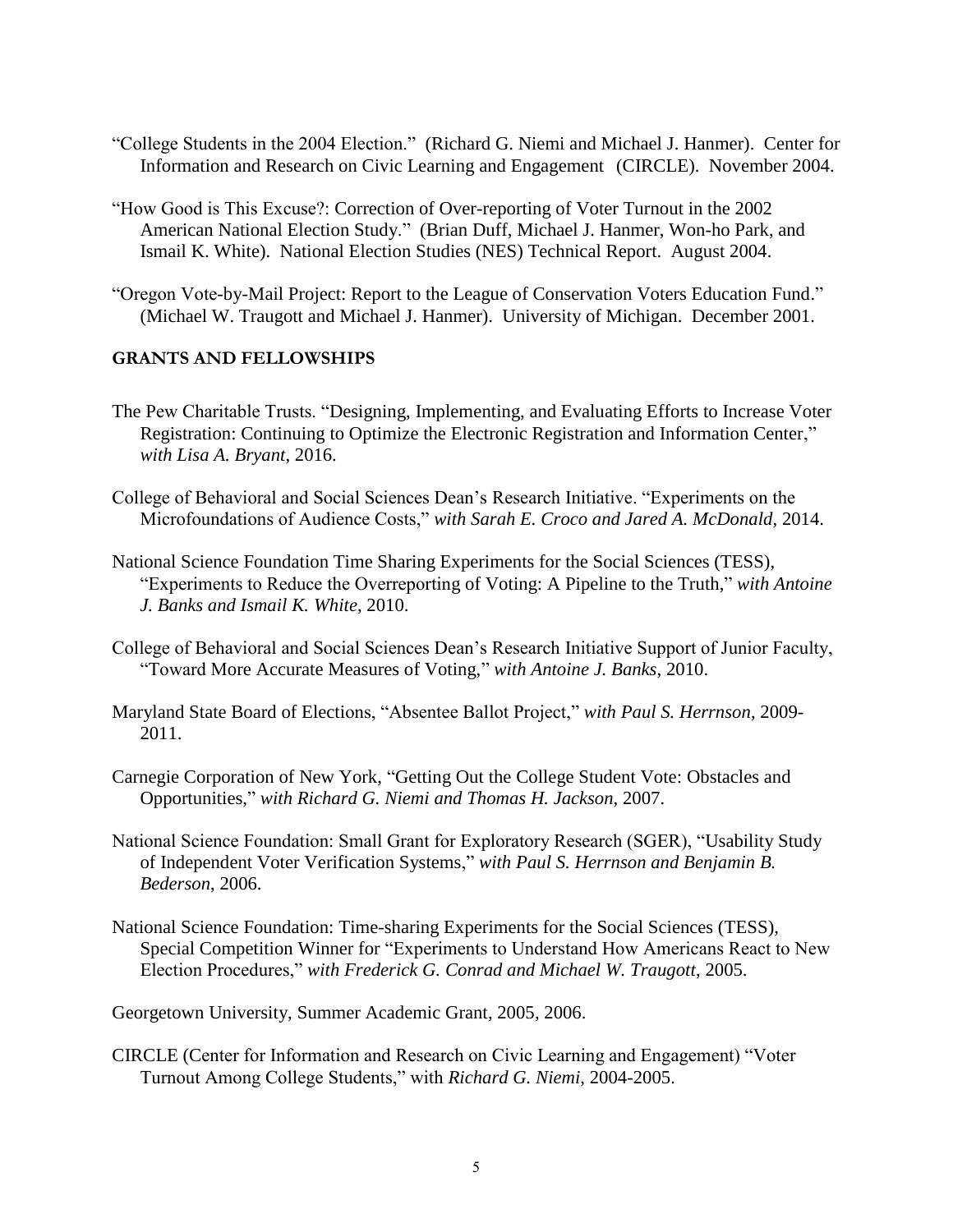- National Science Foundation, Grant to Study Voting Technology and Ballot Design, University of Michigan sub-award (main award to the University of Maryland), *with Michael W. Traugott and Frederick G. Conrad*, 2003-2006.
- Department of Political Science, University of Michigan, Gerald R. Ford Dissertation Fellowship and Research Grant, 2003-2004.
- National Election Studies (NES) Research Award, 2003-2004.
- National Election Studies (NES) Fellowship, 2002-2003 (declined tuition and stipend, accepted funds for research expenses).

Institute for Social Research (ISR) Founders Dissertation Fellowship, 2002-2003.

University of Michigan, Sweetland Writing Center Junior Fellowship, 2001-2002.

University of Michigan, Regents Fellowship, Fall 1998-Winter 2001.

### **AWARDS**

- Outstanding Director of Graduate Studies Award, Graduate School, University of Maryland, 2020.
- Excellence in Mentoring Award, College of Behavioral and Social Sciences, University of Maryland, 2018.
- Excellence in Teaching Award, College of Behavioral and Social Sciences, University of Maryland, 2012.
- Outstanding Graduate Student Instructor Award, Rackham School of Graduate Studies, University of Michigan, 2003.
- John F. Kingdon Outstanding Graduate Student Instructor Award, Department of Political Science, University of Michigan, 2002.

#### **SELECTED PRESENTATIONS**

- "Young Voters and the 2020 Election." (Symposium: "Young Voters Could Decide the 2020 Election - Will They?"). Harvard University Ash Center, Harvard University. October 2020.
- "A Field Experiment to Examine State Efforts to Increase Registration & Turnout." (Lisa A. Bryant, Michael J. Hanmer, Jared A. McDonald, and Alauna C. Safarpour). Paper presented at the Annual Meeting of the American Political Science Association, August 30-September 2, 2018, Boston, MA.
- "Understanding and Confronting Barriers to Youth Voting in America." (Jared A. McDonald,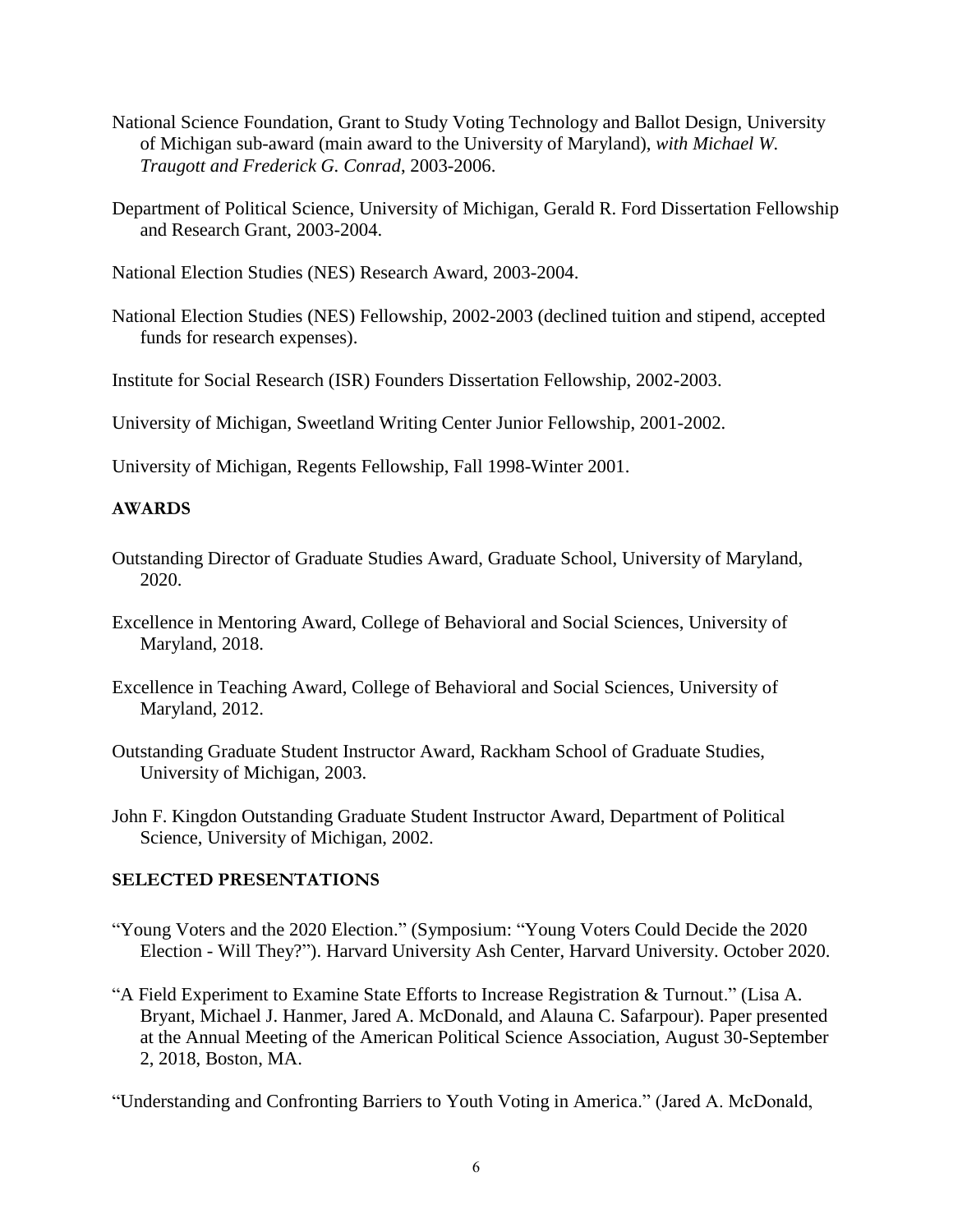and Michael J. Hanmer). Paper prepared for the Data-Driven Strategies to Promote Youth Turnout Workshop, August 29, 2018. Massachusetts Institute of Technology.

- "Re-examining the Role of Hypotheticals and Approval in the Study of Audience Costs." (Sarah E. Croco, Michael J. Hanmer, and Jared A. McDonald). Paper presented at the Annual Meeting of the Midwest Political Science Association, April 6-9, 2017, Chicago, IL.
- "Vote Overreporting While Black: Identifying the Mechanism Behind Black Vote Overreporting." (Clinton Jenkins, Ismail K. White, Michael J. Hanmer, and Antoine J. Banks). Paper presented at the Annual Meeting of the Southern Political Science Association, January 12-14, 2017, New Orleans, LA.
- "Voter Registration and Turnout in the U.S." What We Know and What We Need to Know: Voter Registration and Turnout in the U.S., American University School of Public Affairs and Project Vote, November 16, 2015, Washington, DC.
- "Mobilization Around New Convenience Voting Methods: A Field Experiment to Encourage Voting By Mail, Voting With a Downloadable Ballot, and Early Voting." (Paul S. Herrnson and Michael J. Hanmer). MIT New Research in Election Administration and Reform, June 8, 2015. Cambridge, MA.
- "Honesty Pledges, Turnout, and Overreporting." (Jared A. McDonald, Zachary A. Scott, and Michael J. Hanmer). Paper presented at the Annual Meeting of the Midwest Political Science Association, April 16-19, 2015, Chicago, IL.
- "Costly Retreats?: An Experimental Investigation into the Existence and Political Importance of Audience Costs." (Sarah E. Croco, Michael J. Hanmer, and Jared A. McDonald). Paper presented at the Annual Meeting of the Midwest Political Science Association, April 3-6, 2014, Chicago, IL.
- "You've Got Mail: An Experiment Examining the Effectiveness of Email Messages on Voting Method and Turnout." (Genny Mayhew, Michael J. Hanmer, Paul S. Herrnson). Paper presented at the Annual Meeting of the Midwest Political Science Association, April 11-14, 2013, Chicago, IL.
- "Who Makes Voting Convenient? Explaining the Adoption of Election Reform in the American States" (Daniel R. Biggers and Michael J. Hanmer). Paper presented at the Annual Meeting of the Midwest Political Science Association, April 11-14, 2013, Chicago, IL.
- "When Voting Gets Harder: Understanding the Adoption of Voter Identification Laws in the American States." *with Daniel R. Biggers*. Presented at the Annual Meeting of the American Political Science Association, September 1-4, 2011, Seattle, WA.
- "When No One Can Knock on Your Door: Getting out the Vote to Overseas Americans." *with Paul S. Herrnson, and Claire M. Smith*. Presented at the Annual Meeting of the American Political Science Association, September 1-4, 2011, Seattle, WA.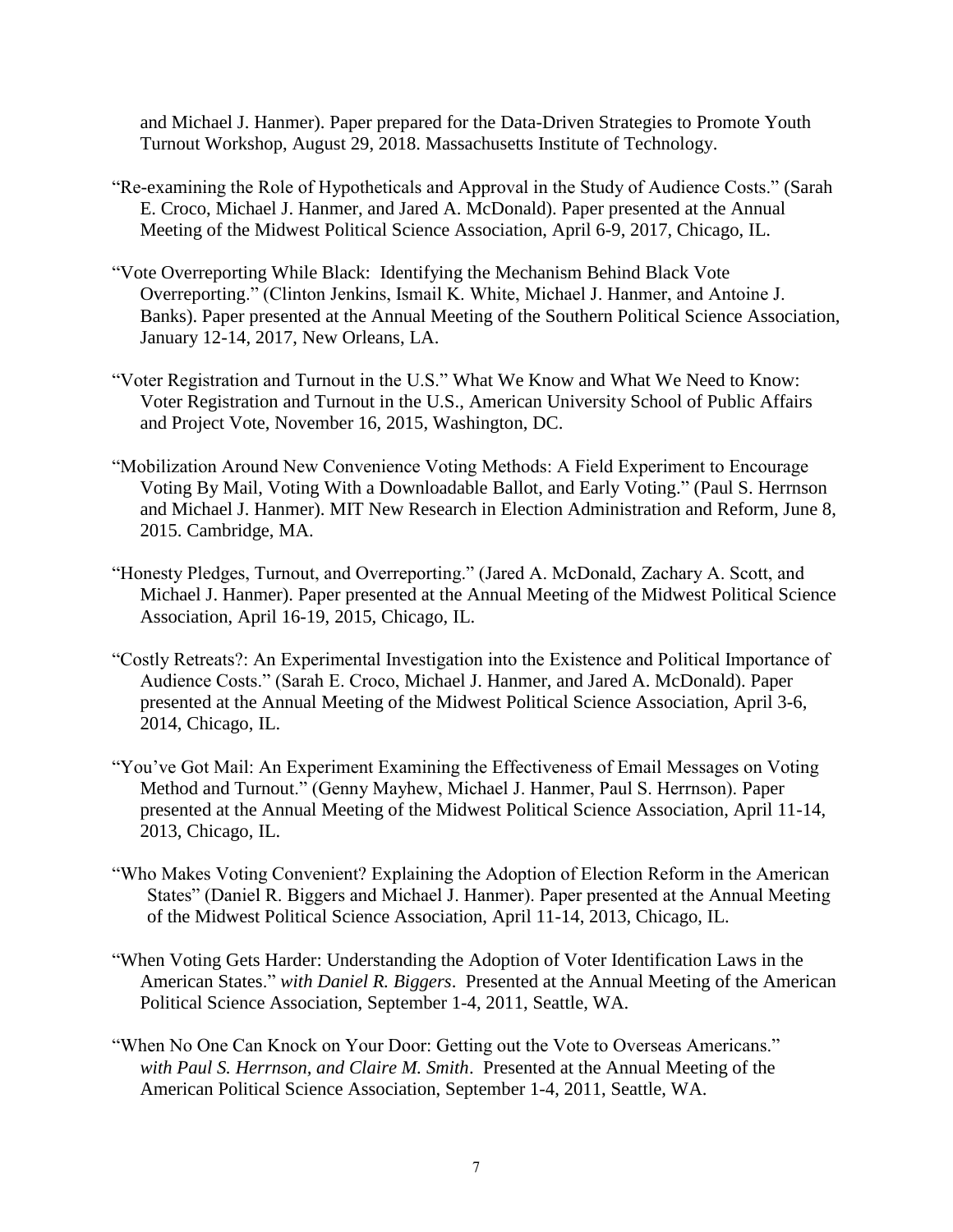- "Experiments to Reduce the Overreporting of Voting: A Pipeline to the Truth," *with Antoine J. Banks and Ismail K. White*. Poster Presented at the Annual Meeting of the Political Methodology Section of the American Political Science Association, July 28-30, 2011. Princeton University, Princeton, NJ.
- "Experiments to Reduce the Overreporting of Voting: A Pipeline to the Truth," *with Antoine J. Banks and Ismail K. White*. Presented at the Annual Meeting of the Midwest Political Science Association, March 31-April 3, 2011, Chicago, IL.
- "Behind the Curve: Clarifying the Best Approach to Calculating Predicted Probabilities and Marginal Effects from Limited Dependent Variable Models," *with K. Ozan Kalkan*. Presented at the Annual Meeting of the American Political Science Association, September 3-6, 2009, Toronto, ON, Canada.
- "Behind the Curve: Calculating Predictions from Limited Dependent Variable Models," *with K. Ozan Kalkan*. Poster Presented at the Annual Meeting of the Political Methodology Section of the American Political Science Association, July 9-12, 2008. University of Michigan, Ann Arbor, MI.
- "Where Can and Should College Students Vote? A Legal, Empirical, and Normative Perspective," *with Richard G. Niemi, and Thomas H. Jackson*. Presented at the Annual Meeting of the State Politics and Policy Conference, May 30-31, 2008, Philadelphia, PA.
- "The Dynamics of Turnout and Attitudes." Presented at the Annual Meeting of the American Political Science Association, August 30-September 2, 2007, Chicago, IL.
- "Ecological Inference Under Extreme Conditions: Straight and Split-Ticket Voting in Diverse Settings and in Small Samples," *with Won-ho Park*. Poster Presented at the Annual Meeting of the Political Methodology Section of the American Political Science Association, July 18- 21, 2007. Penn State University, University Park, PA.
- "Who Votes and Who Makes Excuses: Understanding Turnout with a Better Question," *with Brian Duff, Won-ho Park, and Ismail K. White*. Presented at the Annual Meeting of the Midwest Political Science Association, April 12-15, 2007, Chicago, IL.
- "Voter Registration and Turnout Among College Students," *with Richard G. Niemi*. Presented at the Annual Meeting of the American Political Science Association, August 31-September 3, 2006. Philadelphia, PA.
- "Learning to Vote in a Federal System: The Case of the United States," *with Christopher H. Achen*. Presented at the Annual Meeting of the Midwest Political Science Association, April 20-23, 2006, Chicago, IL.
- "The Not so Simple Act of Voting: An Examination of Voter Errors with Electronic Voting," *with Paul S. Herrnson, Richard G. Niemi, Benjamin B. Bederson, Frederick G. Conrad, and*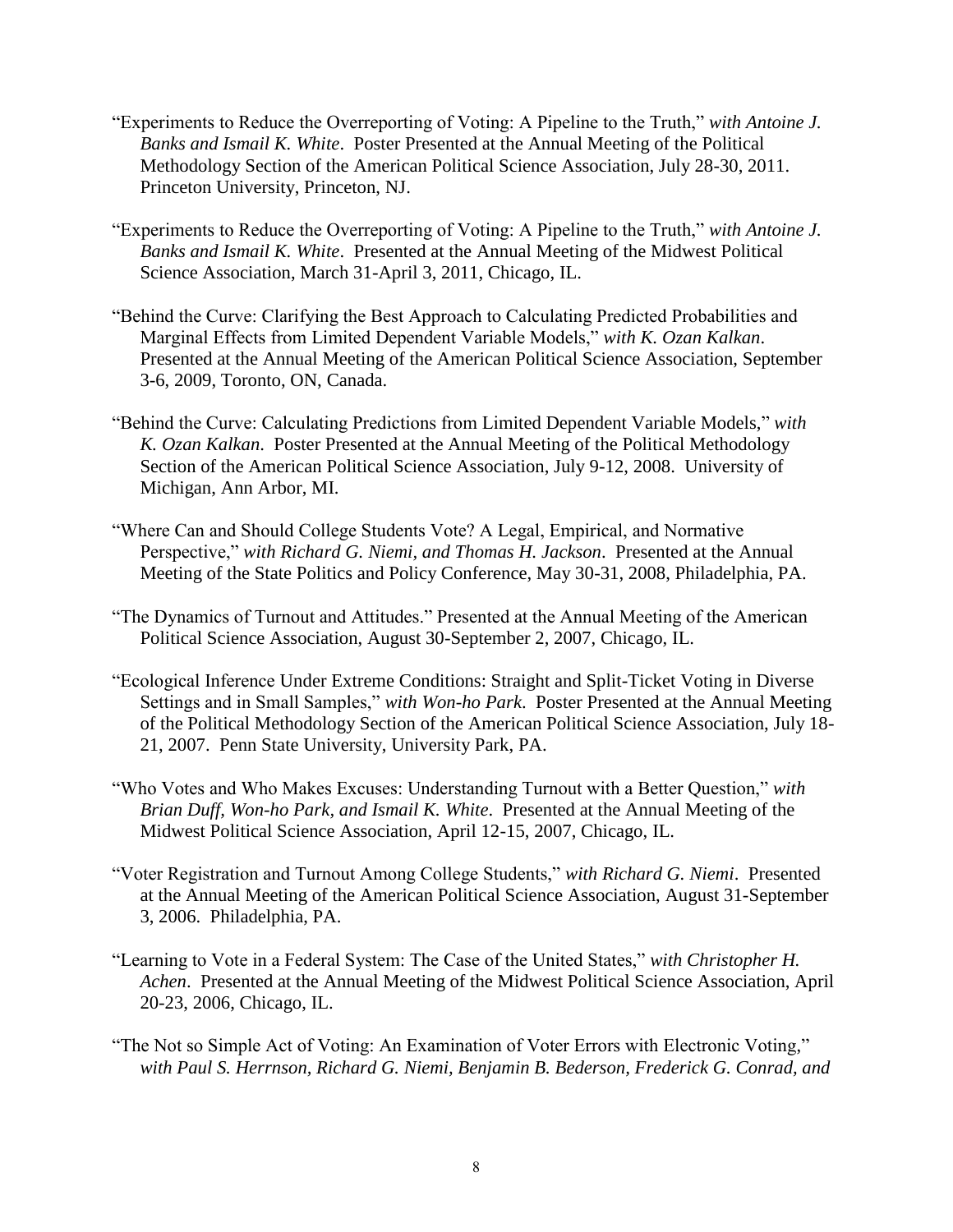*Michael W. Traugott.* Presented at the Annual Meeting of the Midwest Political Science Association, April 20-23, 2006, Chicago, IL.

- "Voters' Abilities to Cast a Write-in Vote Using Electronic Voting Systems," *with Richard G. Niemi, Paul S. Herrnson, Benjamin B. Bederson, Frederick G. Conrad, and Michael W. Traugott*. Presented at the Annual Meeting of the Midwest Political Science Association, April 20-23, 2006, Chicago, IL.
- "Prospects for Reform With Insufficient Information: Challenges Faced by Election Officials and the Research Community." Presented to the American Association for the Advancement of Science, September 29, 2005, Washington, DC.
- "Understanding the Political Behavior of College Students And How to Sample the College Student Population," *with Richard G. Niemi*. Presented at the Center for Political Studies Workshop on Democratic Politics, September 28, 2005, University of Michigan, Ann Arbor, MI.
- "The Impact of Voting Systems on Residual Votes, Incomplete Ballots, and Other Measures of Voting Behavior," *with Michael W. Traugott, Won-ho Park, Paul S. Herrnson, Richard G. Niemi, Frederick G. Conrad, and Benjamin B. Bederson*. Presented at the Annual Meeting of the American Political Science Association, September 1-4, 2005, Washington, DC.
- "The Promise and Pitfalls of Electronic Voting: Results from a Usability Field Test," *with Paul S. Herrnson, Richard G. Niemi, Peter L. Francia, Michael W. Traugott, Frederick G. Conrad, and Benjamin B. Bederson*. Presented at the Annual Meeting of the Midwest Political Science Association, April 7-10, 2005, Chicago, IL.
- "A New Framework and Analysis of the Effect of Election Laws on Turnout." Presented at the Annual Meeting of the American Political Science Association, September 2-5, 2004, Chicago, IL.
- "Estimating Who is Most Likely to Respond to Changes in Registration Laws." Presented at the Annual Meeting of the American Political Science Association, August 28-31, 2003, Philadelphia, PA.
- "Estimating Who is Most Likely to Respond to Changes in Registration Laws." Presented at the Annual Meeting of the Midwest Political Science Association, April 3-6, 2003, Chicago, IL.
- "Evaluating the Impact of Vote-By-Mail on Voter Behavior," *with Michael W. Traugott*. Presented at the Annual Meeting of the Midwest Political Science Association, April 25-28, 2002, Chicago, IL.
- "Alternative Estimates of the Effects of Election Day Registration and Motor Voter Laws." Presented at the Annual Meeting of the American Political Science Association, August 31- September 3, 2000, Washington, D.C.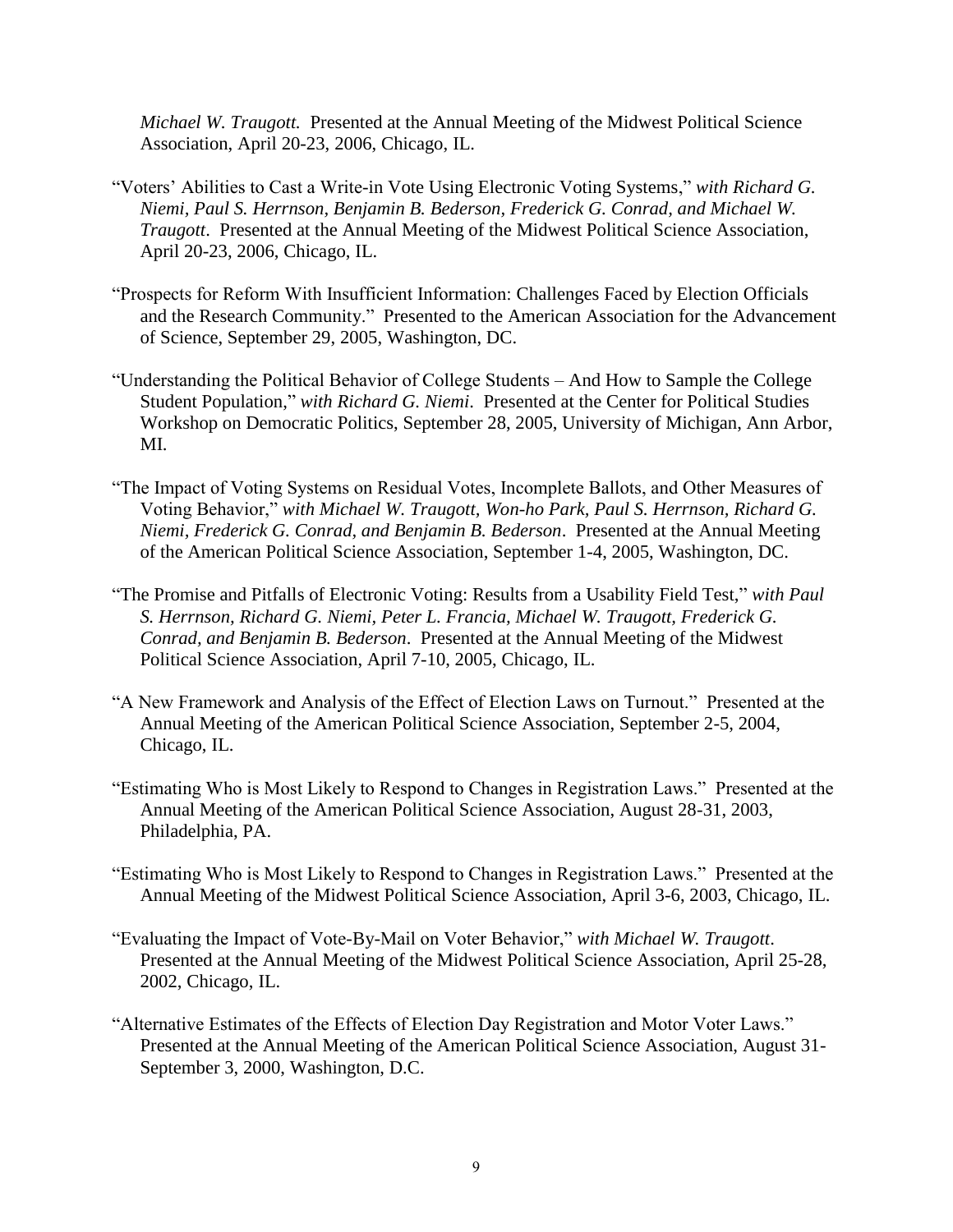- "An Empirical Analysis of Scobit: A Possible Alternative to Logit and Probit." Poster Presented at the Annual Meeting of the Political Methodology Section of the American Political Science Association, July 20-22, 2000, UCLA, Los Angeles, CA.
- "Estimating the Effects of Barriers to Registration." Presented at the Annual Meeting of the Midwest Political Science Association, April 27-30, 2000, Chicago, IL.

## **OTHER EXPERIENCE**

- Part-Com Multi-level Voter Turnout Project Workshop, Aarhus, Denmark. Received training in ecological inference techniques. October 15-17, 2001.
- Research Assistant, Center for Governmental Research (CGR), Rochester, NY, January 1997- April 1998.

### **SERVICE AND PROFESSIONAL ACTIVITIES**

#### *Department*

Executive Committee, July 2012-June 2020 American Politics Search Committee, 2013-14, 2014-15, 2021 Tenure and Promotion Committee Chair 2013, 2018, 2019, 2020 Tenure and Promotion Committee Member 2013 (2), 2016 Peer Teaching Review (2), Fall 2020 Interim Field Chair: Field of American Politics, Spring 2016 Principal Investigator UMD Cooperative Congressional Election Study 2009-2015 Graduate Admissions Committee 2009-present (Chair 2012-2020) Graduate Studies Committee 2007-2009, 2012-present (Chair 2012-2020) CAPC Coordinator Search Committee, 2015 Field Chair: Field of Political Methodology, 2011-2012 Field Fund Coordinator: Field of American Politics, 2010-2012 Co-founder: Field of Political Methodology, 2009 Co-chair: Field of Political Methodology, 2009-July 2011 Dissertation Committee Member: Melissa Bell, Daniel Biggers, William Bishop, Brittany Bramlett, Jose Cabezas, Anne Cizmar, Bryan Gervais, Heather Hicks, Kerem Ozan Kalkan, Catherine Kane Aiken, Martin Kobren, Ernest Koh (Dean's Representative), Genny Mayhew (chair), Jared McDonald (chair), Katti McNally, Shanna Pearson-Merkowitz, Antonio Rodriguez, Alauna Safarpour (chair), Jose Saldana, Zachary Scott, Jason Stonerook, Jeffrey Taylor, Jeronimo Torrealday, Candace Turitto (chair), Haishan Yuan (Dean's Representative), Joseph Wantz, Julian Wamble, Stephen Wendel. Graduate Advisor: Brittany Frechette Undergraduate honors thesis chair: Zachary Cohen, Genevieve Mansfield, Madelyn Miller Undergraduate honors thesis committee member: Benjamin Baitman, Derek Epp, Christina Heshmatpour, Jonathan Sachs, Caroline Carlson Undergraduate Research Supervisor: Kelsey Boyd (Spring 2016), Zachary Arden (Fall 2016),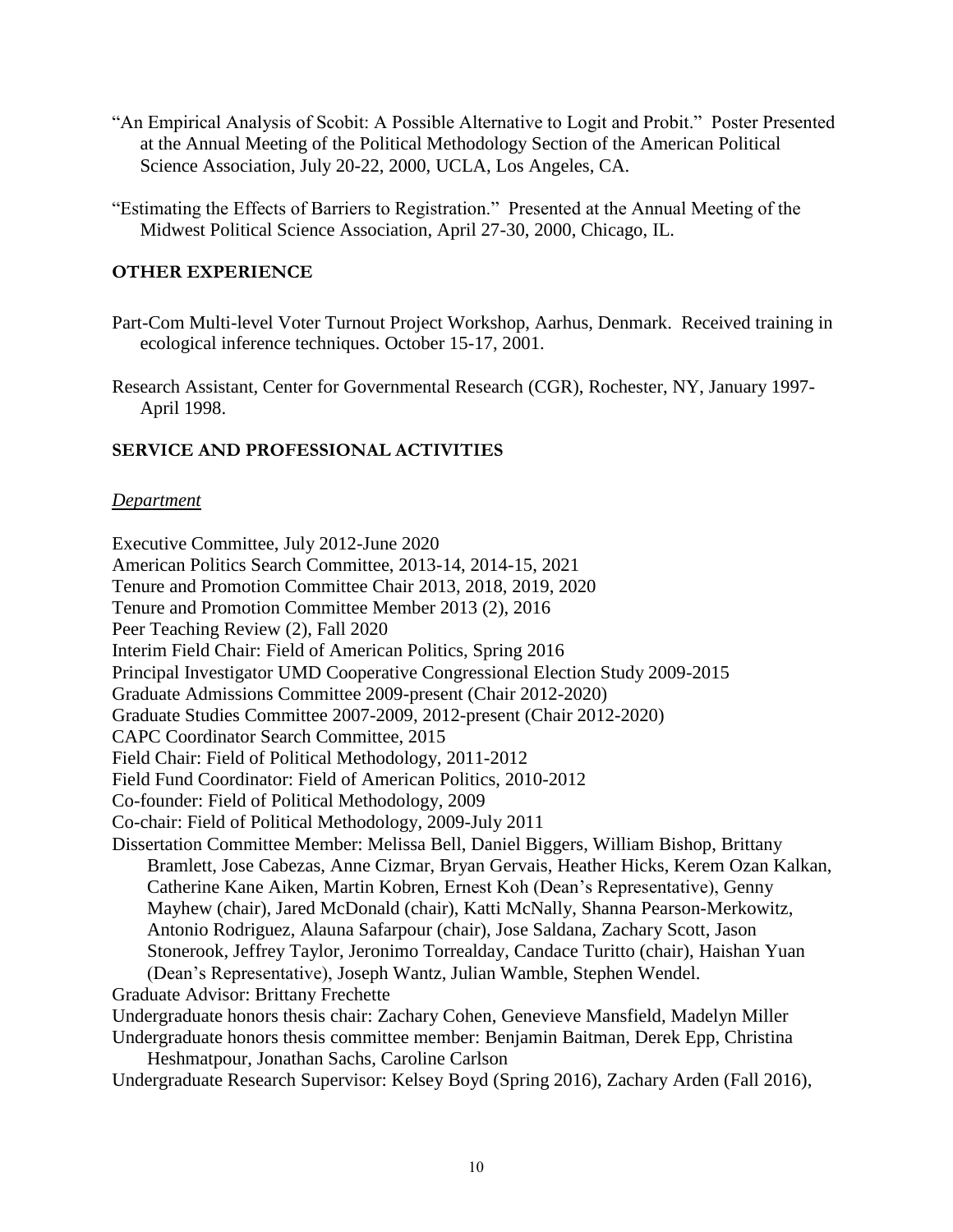Madelyn Cohee (Spring 2018), Brad Fallon (Fall 2018), John Riva (Spring 2019), Andres Salas (Spring 2020) Salary Committee 2007-08, 2015-16 Jean Elizabeth Spencer Award Committee 2012-2019 Conley H. Dillon Award Committee 2007, 2008, 2009, 2014, 2015, 2017, 2018, 2019 Roger H. Davidson Award Committee 2014, 2015, 2017, 2018, 2019 James F. Hoobler Fellowship Award Committee 2015, 2017 Don C. Piper Award Committee 2015, 2018, 2019 Georgetown University: Undergraduate honors thesis chair, Diana Watral, winner of the national Pi Sigma Alpha best undergraduate thesis competition Graduate Admissions and Fellowship Committee 2006-07 Planning and Budget Committee 2005-06 American Government Faculty Search Committee 2005-06 Department Scribe 2004-05

## *College and University*

Advisory Board, TerpsVote Coalition, 2017-present Advisory Board, CivicTerps Coalition, 2020-present Faculty Advisor, Men's Club Hockey Teams (DII and DIII), 2010-present College of Behavioral and Social Sciences Summer Research Initiative, Review and Recommend GVPT Placement, 2013-2019 College of Behavioral and Social Sciences Outstanding Mentor Award Committee, 2015 College of Behavioral and Social Sciences Outstanding Graduate Advisor Award Committee, 2014 College of Behavioral and Social Sciences Teaching and Mentorship Award Committee, 2013 Discussant for Gemstone VOTE-CP project, 2009 College of Behavioral and Social Sciences Computer Policy Advisory Committee (CPAC), 2008-2010 College of Behavioral and Social Sciences Undergraduate Teaching Committee, 2007-2009

## *Profession*

Advisory Board, ALL-IN Democracy Challenge (2018-present)

Editorial Board, *Political Behavior* 2019-present

- Chair/Discussant (regularly): American Political Science Association Annual Meeting, Midwest Political Science Association Annual Meeting, Southern Political Science Association Annual Meeting
- Award Committee, Best Graduate Student Poster at the Annual Meeting, Society for Political Methodology, 2012
- Section Head, Elections and Voting, Southern Political Science Association Annual Meeting, 2012

Award Committee, State Politics and Policy Career Achievement Award, 2012

Warren Miller Prize Committee – award for best paper published in *Political Analysis* Society for Political Methodology, 2007, 2008